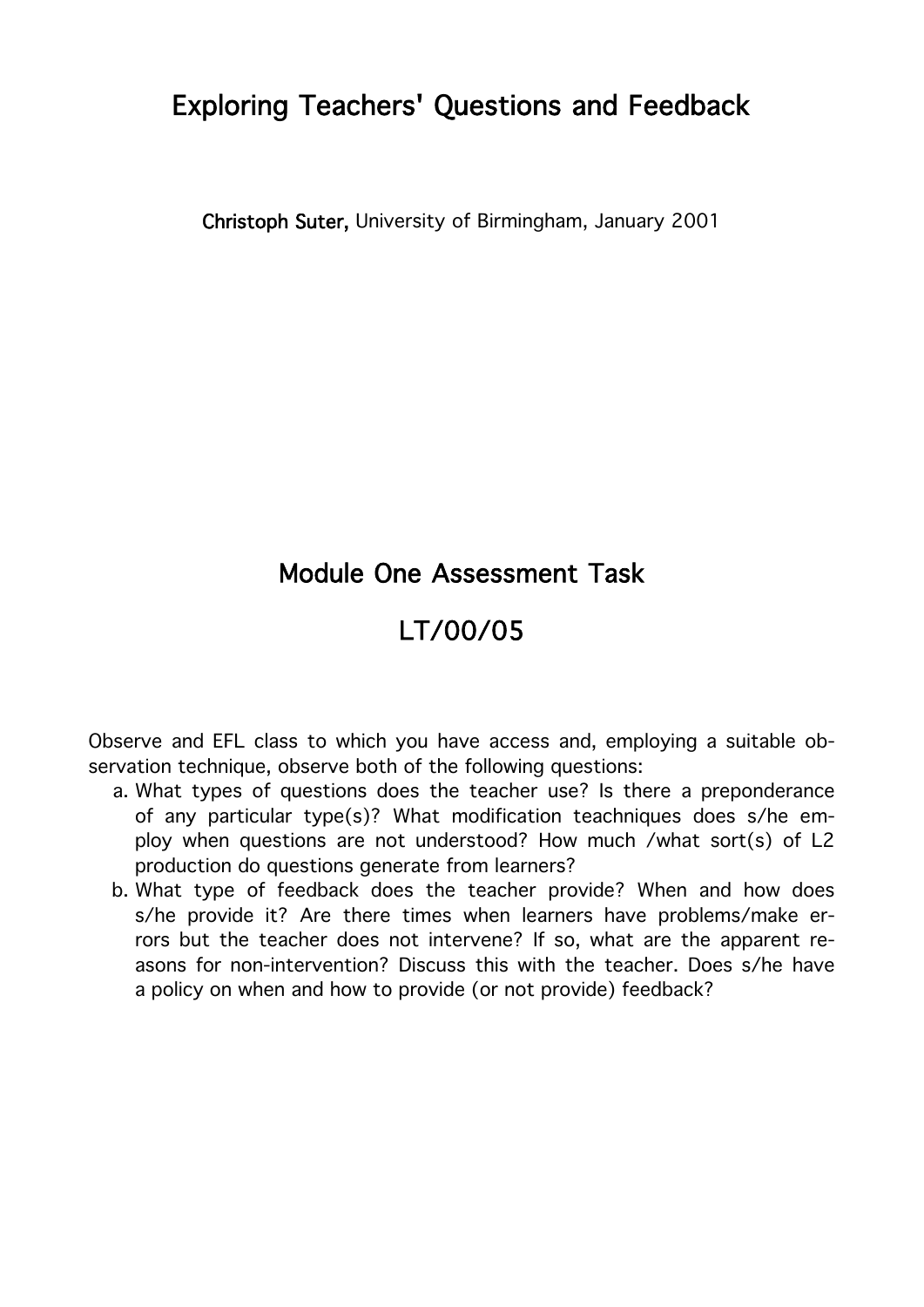| Contents |
|----------|
|----------|

| 1              |                                                                    |
|----------------|--------------------------------------------------------------------|
| $\overline{2}$ |                                                                    |
| 2.1            |                                                                    |
| 2.2            | Convergent questions vs. divergent questions; procedural questions |
| 2.3            |                                                                    |
| 2.4            |                                                                    |
| 3              |                                                                    |
| 4              |                                                                    |
| 5              |                                                                    |
| 5.1            |                                                                    |
| 5.2            |                                                                    |
| 5.3            |                                                                    |
| 6              |                                                                    |
| 7              |                                                                    |
| Appendix I     |                                                                    |
|                |                                                                    |
|                |                                                                    |
| Appendix II    |                                                                    |
|                |                                                                    |
|                |                                                                    |
|                |                                                                    |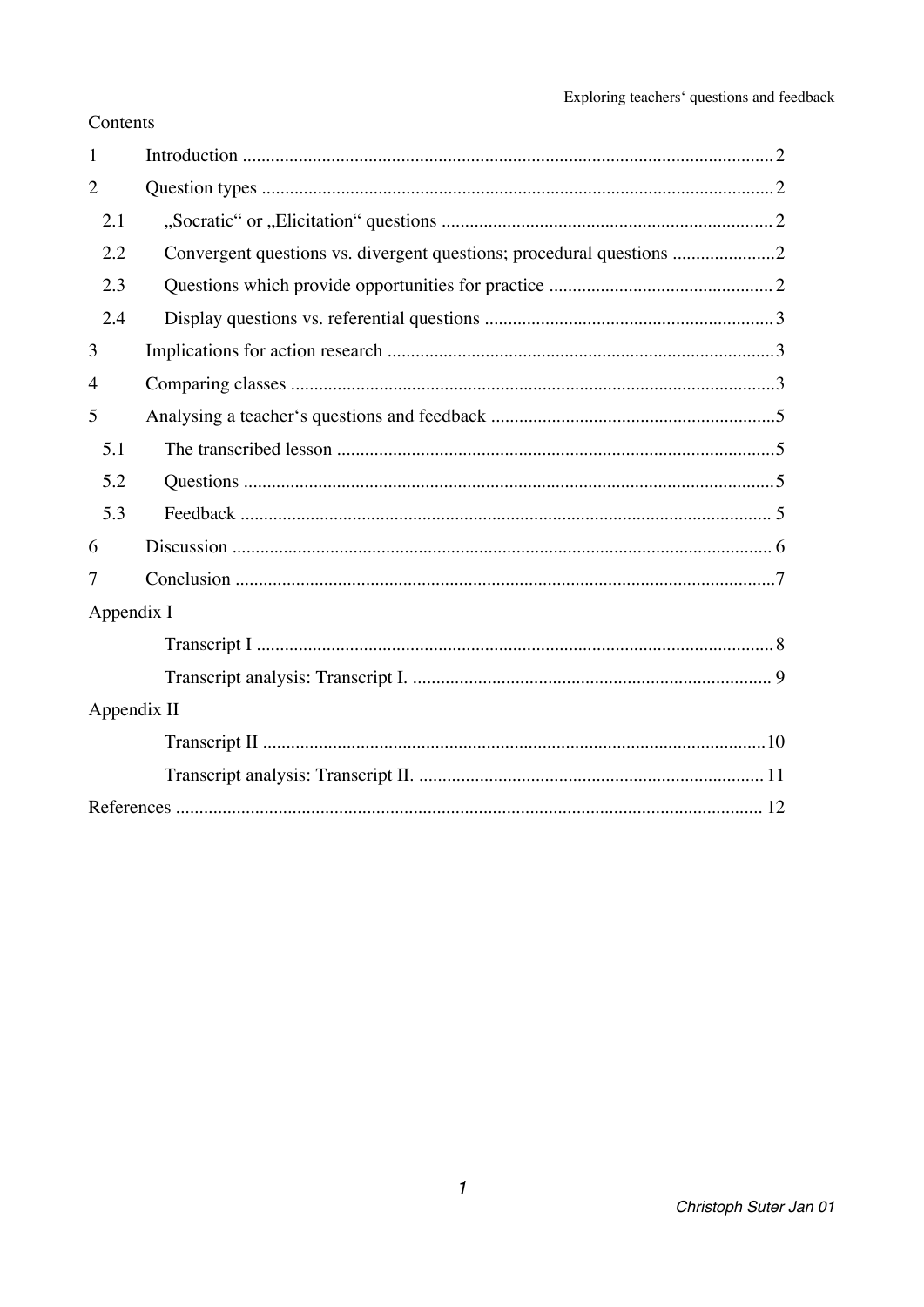#### **1 Introduction**

In the first part of this paper I will consider different approaches to classifying questions, from either a pedagogical or linguistic point of view, and discuss their usefulness for action research.

In the second part I will analyse data collected from classes of different levels of age and proficiency. I will compare the lessons basing on tally sheet data and provide an analysis of one of the lessons by transcript. In this part I will also examine the feedback provided by the teacher and compare it to her feedback policy discussed with her after the lesson.

## **2 Question types**

## **2.1 "***Socratic*" or *"Elicitation*" questions

A methodological approach often found in language as well as in content classrooms is to structure a lesson by, so to speak, hopping from a question to the next one, using the learners' answers as point of departure for the next question. To follow his or her plan, the teacher can not proceed with the lesson until the expected answer is given by a learner. This approach can be referred to as the "Socratic method" (Chaudron 1988, 129) or "Elicitation method" (Nunan 1991, 195). While Chaudron offers a positive view of the teacher as a guide for "the learner toward particular bits of knowledge", this methodological approach is more often discredited. Nunan for example accuses it for wasting time in holding back information which could easily be given by the teacher, and Grell & Grell (1983, 49) reserve a whole chapter of more than fifty pages to prove the deficiencies of the method. Over and above that, questions teachers are led to ask by this method can be found in negative catalogues of teachers' questions (Meyer 1987, 208 ,,nose picking questions <sup>\*\*</sup>1; Brown 1994, 167).

## **2.2 Convergent questions vs. divergent questions; procedural questions**

Richards and Lockheart (1996, 185) propose to classify questions into either "convergent" or "divergent" ones. The first of these two types will most likely be found in lessons following a methodology described under 2.1 as they "encourage similar student responses, or responses which focus on a central theme".

The alternative type, divergent questions, are not designed to determine the ongoing of the planned lesson but to give the learners the possibility to establish real personal involvement in the course of the lesson and thus to address the learners' potential as an individual and to strengthen intrinsic motivation. Richards and Lockheart (1996, 165) call this "affective activities".

This type of questions can be expected to lead to more communicative use of language but makes les-

 $\frac{1}{1}$  translation by Suter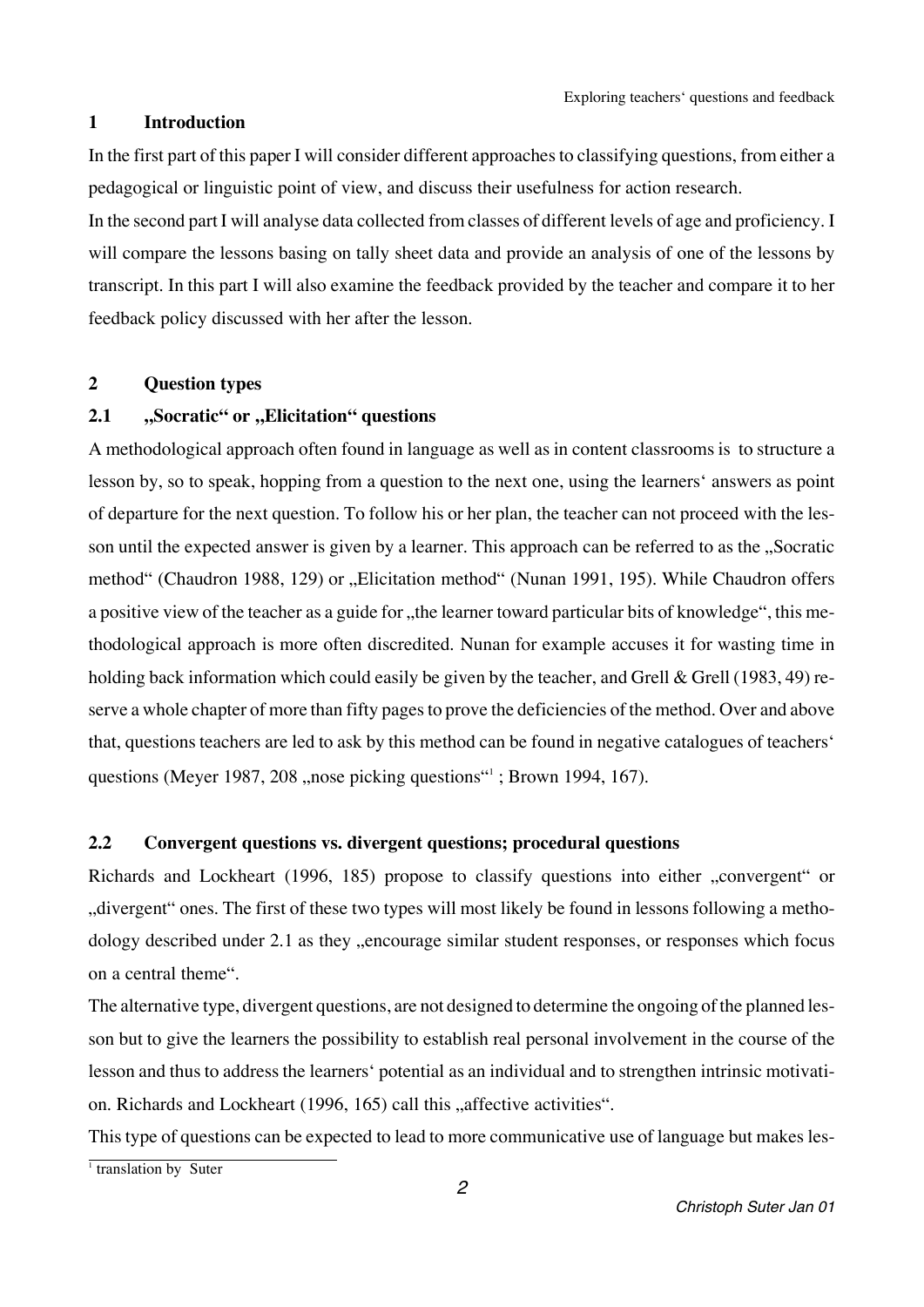son planning difficult because the learners' utterances can not be predicted and designed for a certain lesson topic or goal (in fact the same is true for the method examined under 2.1 and hence can lead the teacher to unnecessary detours until the expected answer is coming).

A third question type is introduced by Richards and Lockheart (1996,185) under the term of "procedural questions". Willis (1987) describes this type of language as "outer structure". Such questions are used in sequences of classroom organisation and management.

#### **2.3 Questions which provide opportunities for practice**

Another use of questions by teachers can be observed during sequences of controlled practice, usually regarding a certain topic or goal of the lesson. These questions are always characterised by belonging to Willis'(1987), inner language" and they can be asked by the teacher as well as by learners, which is also partly true for the questions discussed under 2.2, but not for those under 2.1. As Nunan (1991, 155) points out, contemporary teaching materials try to give a "meaningful dimension" to such sequences.

#### **2.4 Display questions vs. referential questions**

This classification categorises a question by considering whether the teacher already knows the answer to it : Is the learner expected to display information or knowledge previously acquired or is genuine information to be communicated?

This terminology seems to have been introduced in a study by Long and Sato (cited in Chaudron 1988, 127 and Nunan 1991, 194). Brown (1994, 166) proposes a more differentiated scale of seven types ranging from "knowledge questions" (display end of the scale) to "evaluation questions".

#### **3 Implications for action research**

If we want to operationalize what is known about question types for action research, we will have to consider which question type(s) can encourage learners' oral language production and improve their communication skills. But there are, in my opinion, more points to consider if we want to initiate positive effects on an experienced teacher: action research should give him or her positive feedback (i.e. provide dos and not don'ts), and should also be able to give a simpler version of feedback as well as a more sophisticated interpretation of the matter(s) in question, depending on the teacher's needs. However, the goal to keep in mind is to put a simple and effective tool to evaluate and improve their questioning habits at the teachers' disposal.

Recent research has been able to show that referential questions as opposed to display questions en-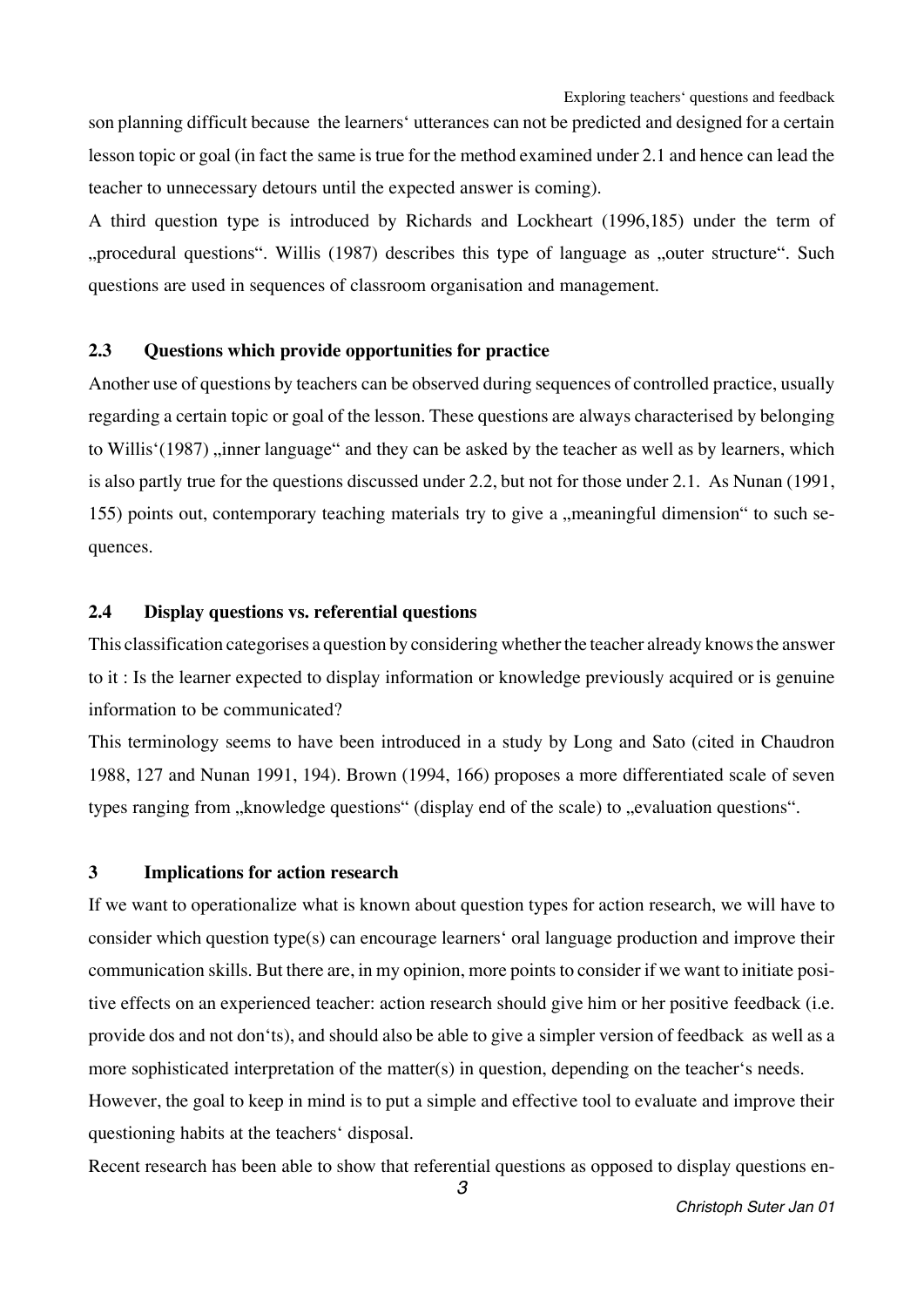courage learners' oral language production (Brown 1994, 167. Chaudron 1988, 173. Nunan 1991, 194). Thus, an effective feedback to the teacher could simply consist of the number of display and referential questions he or she has asked during a lesson.

In addition, transcribed sequences can show a teacher what effects his or her questions may have on the learners' language production in more detail.

#### **4 Comparing classes**

Because EFL is soon going to be introduced as a compulsory subject in our (i.e. Swiss) secondary schools and an introduction of the subject in primary education is discussed at present, I decided to observe a class of each of these age levels, comparing the respective results to a class of adult learners. Over and above that, the learners' age does not seem to have played a role in the research on question types yet, but there is a chance that the facts to be found can be linked to the age level characteristics mentioned by Brown (1994, 90/95). To collect the data needed I therefore observed three lessons by four teachers in three different classes and counted the number of display and referential questions using a tally sheet:

- a. a class of children of 8 to 9 years experiencing their 7th lesson of EFL taught by two teachers. Topics included names, colours and numbers.
- b. a class of teenagers of 17 years. Topic: defining and non-defining relative clauses.
- c. a class of adults working with "Headway pre-intermediate", Chapter 10.

In class a. the teachers asked 31 display questions and no referential questions, but gave a large number of instructions to whom the learners responded physically (72). This fits almost perfectly with Browns advice to avoid talking about abstract issues but rather activate the children with the help of different (physical/non-verbal) activities (Brown 1994, 92). In addition to this, more complex verbal communication can only play a very limited role with beginners. This may lead to the conclusion that for this proficiency level a more traditional approach to language teaching following a PPP model as described by Skehan (1996, 17) may be appropriate, proceeding to more communicative teaching forms with the development of the learners' basic skills. Consequently, the collected data on display and referential questions has been of limited value to provide feedback to the teachers.

In class b. the teacher asked 19 display questions and 5 referential questions. As implied by the lesson's topic, the teacher's approach was the grammar translation method, and the small number of referential questions shows that this question type had no importance in the lesson's methodology. According to the teacher, the facts that the teachers in the school of the class observed base their EFL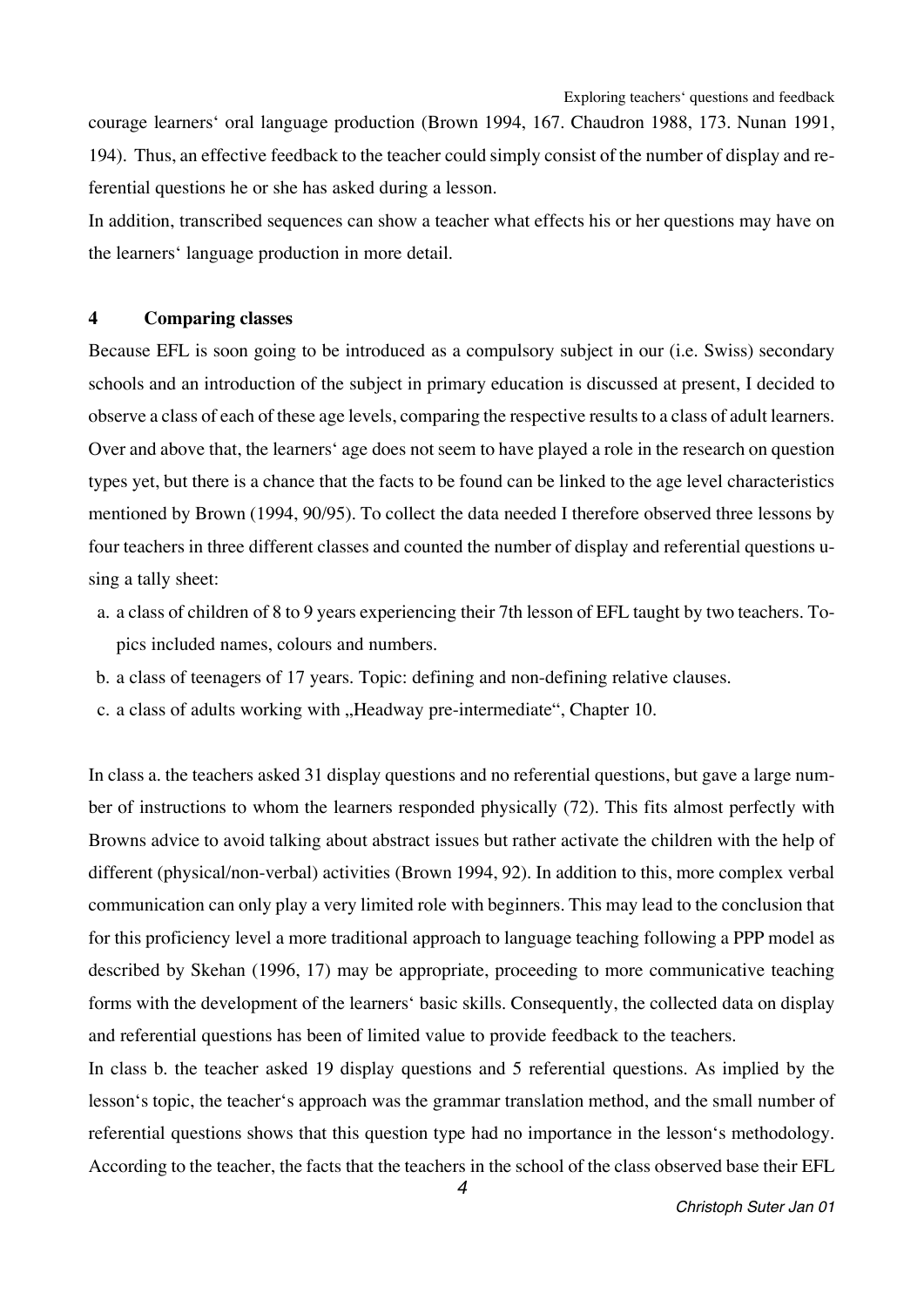instruction on the learners' knowledge of Latin and that working with English literature is the core activity in classes of higher proficiency justifies this teaching approach. This matches perfectly with the facts about the grammar translation method pointed out by Richards and Rogers (1986,4). In this case, the providing of feedback on question forms may help to raise the teacher's consciousness of the methodological approach he is following and the implications this may have for the development of the learners' skills.

In class c. the teacher asked 67 display questions and 41 referential questions. Display questions often belonged to an exercise from a worksheet or the textbook, and as the reader will be able to see in the next part, referential questions resulted indeed in greater involvement from the learners' side, although they were not necessarily linked to the textbook's topics.

Although there are apparent reasons for these strikingly different results in the three classes, some questions remain answered unsatisfactorily:

- Is the concept of display/referential questions, which is to be linked to a communicative approach to language teaching, helpful for all age/proficiency levels?
- (How) can a topic as in lesson b. be treated with a communicative approach?
- (How) can sequences with referential questions be embedded in certain topics prescribed by a textbook or curriculum?

I have attempted to give an answer to the first question in the text above while I think the second question must be answered by the negative, the topic seems utterly incompatible to teaching forms associated to communicative language teaching. Finally, the problem of the teacher's control over the lesson's topic while working with referential questions shall be highlighted below with the help of the transcribed material.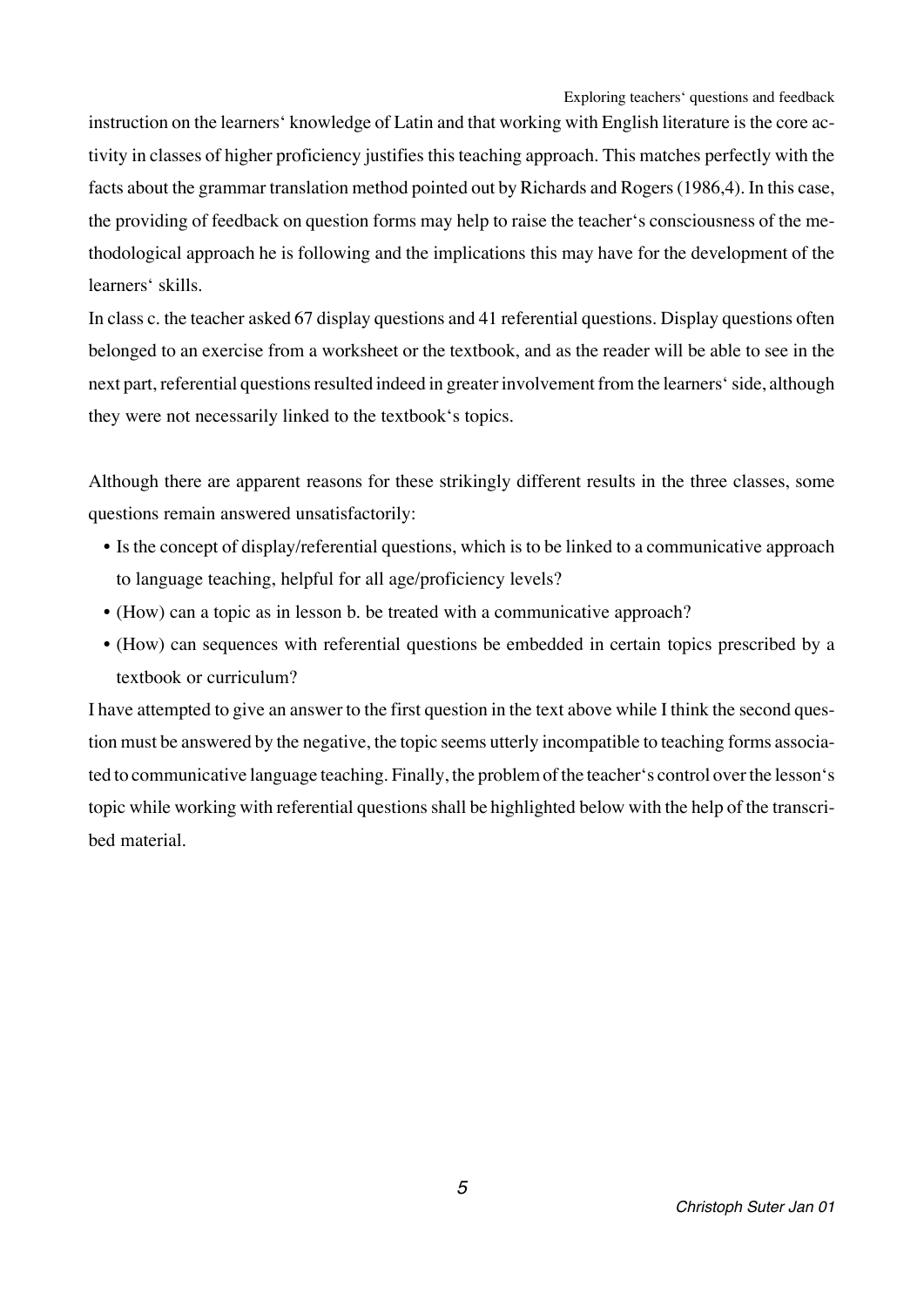#### **5 Analysing a teacher's questions and feedback**

#### **5.1 The transcribed lesson**

The present transcripts are taken from the lesson in class c. introduced in the previous chapter. The teacher initiates the lesson by asking a question designed to lead the learners to the topic of the worksheet she has decided to work with in the lesson's first part. She then introduces the three tasks on the worksheet and makes sure the learners are able to work independently. The transcript ends as she organises the class for pair work. Transcript I. shows 7'20'' of classroom discourse.

Transcript II. takes up as pair work is presented and the word "snoring" comes up in one part of the worksheet. The teacher uses this as an opportunity to leave the task discussion and asks the class a personal question. The transcript shows the whole conversation about snoring and ends just before the teacher gives the explanation she heard for the matter in question and continues discussing the worksheet. Transcript II. shows  $3'15''$  of classroom discourse.

### **5.2 Questions**

The transcript shows considerable correlation with the studies by Brock and Nunan (both cited in Nunan 1991, 194) mentioned above: there are utterances of more complex language to be found in answers to referential questions than in display ones, although the few examples present do not permit to speak of significance.

Transcript I. begins with a referential question which is almost immediately modified into a display question and the whole sequence contains just one more referential question (v.), which is to be answered in the learners' L1. It can not surprise, according to the research on display and referential questions, that the learners' utterances are of very low complexity. There are only three which are not just repetitions or texts read from the worksheet: "I can't explain" (ii.), "i" (xxii.) and "I think a bottle of ink" (xxviii.). The teacher is clearly focussing her questions on the topic of this part of the lesson. In my view, this can be compared to the presentation phase in a PPP lesson planning approacher Transcript II., by contrast, contains 15 verbal and non-verbal reactions to the teacher's questions in less than half of the time. They are not repetitions and, by nature, not read from any source. All of them are basically elicited by the initial referential question, who snores in here?". Apparently, there is no cunningly elaborate question to initiate interaction, but a learner really wants to communicate personal information and this leads to natural conversation. The situation is exploited very well by the teacher, especially from ix. to xix. where her focus is clearly on fluency and not accuracy. And, finally, even a learner who apparently has some difficulty to formulate takes part in the conversation giving a non-verbal answer (xxvii.).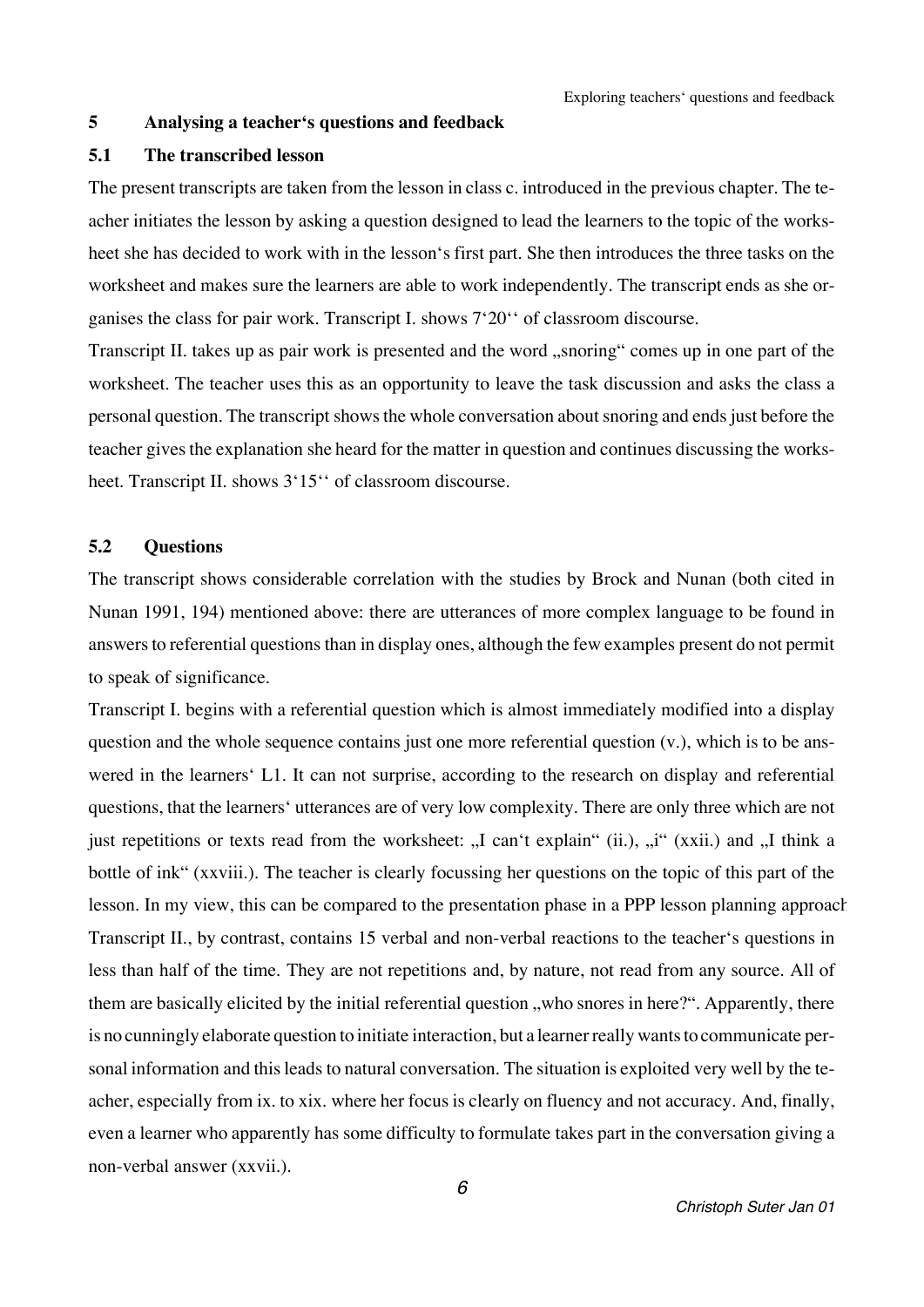### **5.3 Feedback**

When I asked the teacher about her feedback policy after having observed and recorded the lesson, she told me that she tried to avoid negative feedback whenever possible. However, if she considered a correction to be necessary, her policy was simply to repeat the learner's incorrect utterance correctly. She based this policy on the fact that the learners attended the course voluntarily in their free time and that it seemed to her that, as she put it, ,,a lot of people in the east of Switzerland seem to have experienced the language teacher as a person with a stick to hit on your head if you make an error <sup>"2</sup>. Thus, it was very important to her to encourage the learners to speak out freely without being corrected all the time.

The transcripts illustrate a remarkably strict following of her own feedback policy by the teacher. In my opinion we see here an experienced professional at work, as she is perfectly aware of the contradictory effects corrective feedback may have on classroom interaction: As pointed out by Chaudron (1988, 152), it is dangerous to assume that learning does automatically take place when a learner's utterance is corrected, even though there is a potential that it will.

#### **6 Discussion**

What we know about asking questions in the classroom can be described exaggeratedly as a dilemma for the teacher: He or she can either ask types of questions which will presumably generate language of poor complexity by the learner and keep control of the lesson or give up the steering of teaching by asking questions which are more likely to encourage more complex but less predictable learner language.

The inherent tension of this situation can hardly be decreased if we consider the teacher to be the centre and motor of learning in the classroom (which is self-evident for followers of the "Socratic" method). This forces us to adopt a more learner-centred view of what is going on in a classroom and to accept that learning also takes place without the teacher forever supervising the learners.

But still the problem of topic control and curriculum fulfilment remains the teacher's responsibility. Hence, referential or divergent question can not simply replace the dominant role of display questioning in elicitation techniques as teaching momentum. So it may be the teacher question itself which is to be replaced by an alternative methodological approach. At this point task-based approaches as described by Willis (1990) and Grell&Grell (1983, by the term "Lernaufgaben") seem to have the

 $\frac{1}{2}$  This may be due to the fact that French as a foreign language is a compulsory subject in all schools and has had a strong tradition of being taught following strictly the grammar translation method through to the 1980s. This tradition has now been weakened, but grammar is still an important issue in our curricula and textbooks.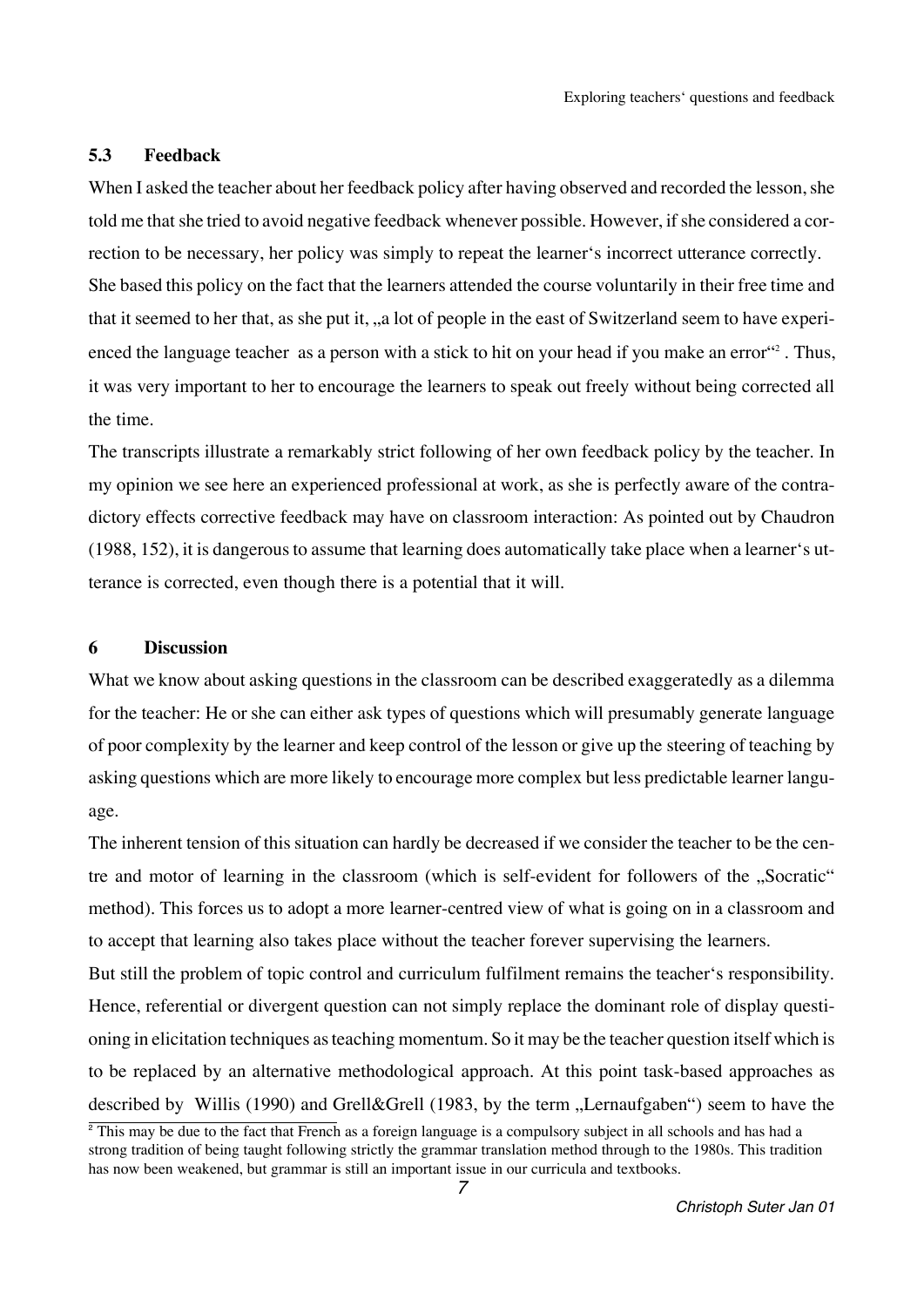potential to fill the gap as motor of classroom instruction, while teachers' divergent/referential questions will still play an important role in foreign language classrooms if the aim is to provide possibilities for real interaction (and display questions are indicated in practice lessons as well as in situations in which the learner is in fact supposed to display language skills and knowledge such as tests and examinations).

Even so, these approaches may have their limitations if beginners are to be taught. Then, in my opinion, there has to be an emphasis on language input prior to task-based instruction. Brown (1994, 106) gives a good overview of adequate teaching techniques for this proficiency level, mentioning also "a good many teacher-initiated questions", supposedly of the display type. But then, the challenge for the teacher is to give up these techniques step by step as soon as allowed by the learners' progress. In fact, the problem inherent in the PPP model criticised by Lewis (1996), Skehan (1996) and others may just be that it is only adequate for complete beginners but still used when not matching the learners' needs any longer.

Talking about feedback, I believe that experience is the most important basis for the teacher to be effective. To be able to react adequately on the affective as well as the cognitive level he or she must have a deeper knowledge of the learners' culture and personality and should reflect the effects of either corrective or non-corrective feedback provided rather than try to follow any guidelines, always keeping in mind the ambivalence of possible effects on the learner.

## **7 Conclusion**

The observations made for this paper have shown that feedback provided to a teacher on his questioning habits can indeed give her or him a clue to the importance of the role communication plays in her or his classroom. Referential questions have showed to be far more effective in initiating interaction.

Feedback, on the other hand, seems to be an issue more challenging for the researcher but at the same time more easily accessible to the teacher who can build on her or his professional experience.

The conclusion I have come to personally is that asking questions is neither the only nor the best stimulus to set classroom interaction in motion, but still I am to establish a clearer view of how to provide learners with clearly focussed opportunities to communicate in my own classroom as well as in other teaching contexts. It seems clear to me, though, that different teaching contexts (e.g. the learners' age, proficiency level or cultural background) may require methodological approaches adapted to the respective situation.

As EFL is to be newly introduced in Swiss schools as a compulsory subject for all pupils, it will be the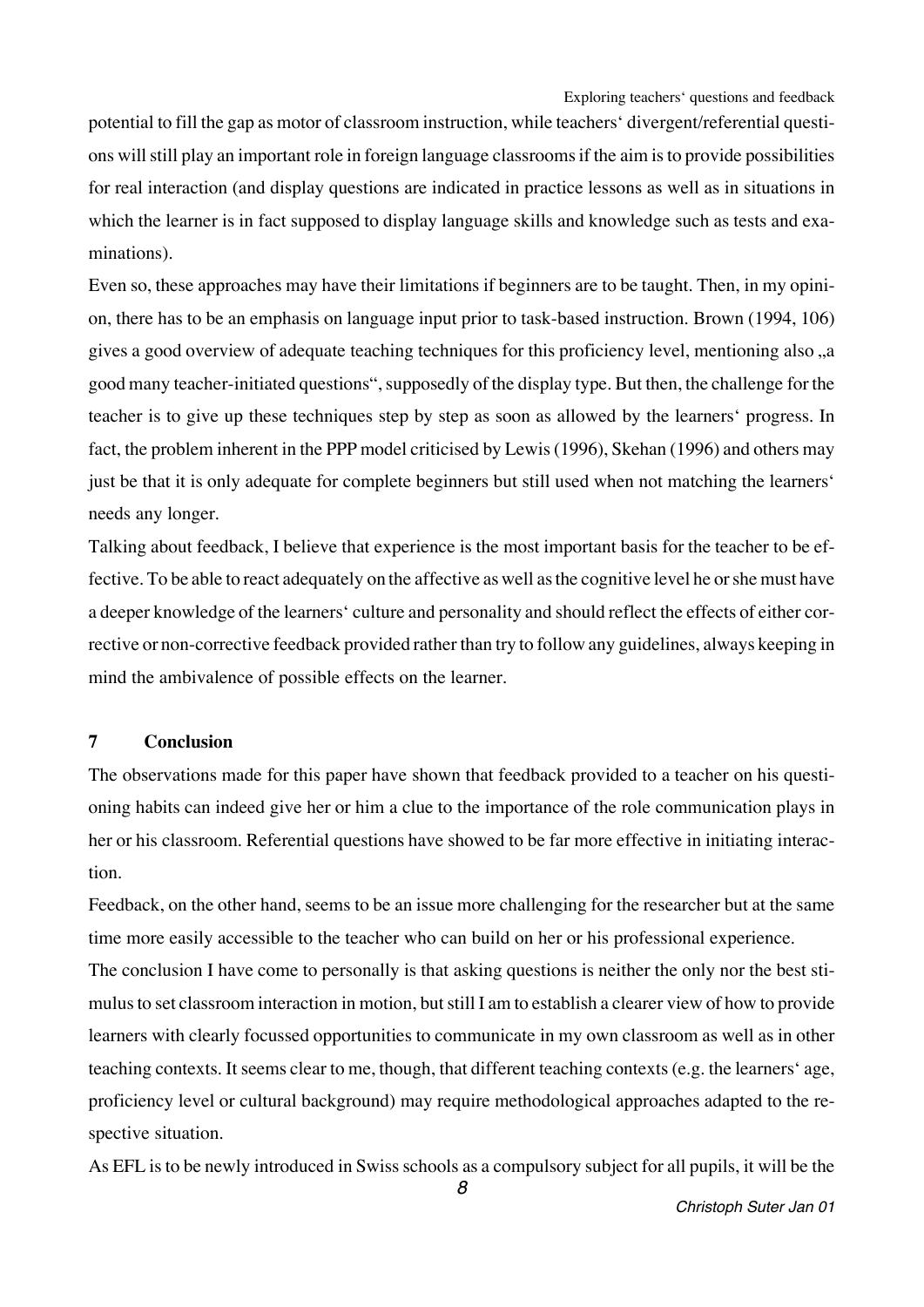challenge to help establishing a methodological approach to the subject based on current research findings rather than on so-called "tried-and-tested" traditional methods (i.e. grammar translation, PPP).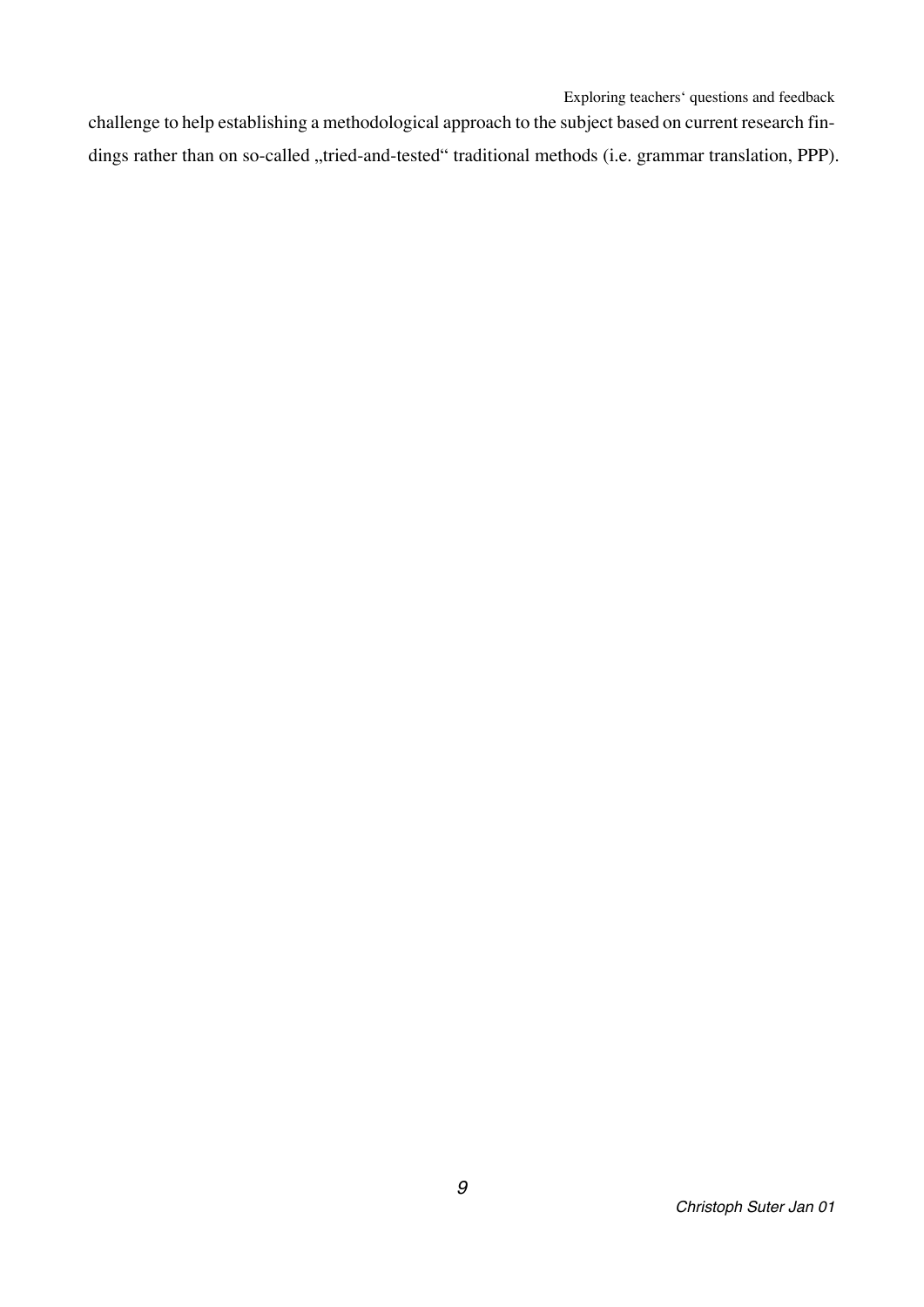## **Appendix I**

## **Transcript I.**

- i. T Why don't you give me what you think about Murphy's law …(writes on blackboard) Murphy's law ... What do you know about Murphy's law, did you hear this before? Murphy's law? What's that? What's the idea behind Murphy's law? Who heard about Murphy's law before … only Evie? Yeah, Evie?
- ii. L I can't explain
- iii. T Is it? Can you trade it in German? You know ... it sounds familiar, you heard this before, but what it is, we're not clear … ok …(writes on blackboard) If anything can possibly go wrong, it will. You can translate it into German … If anything can possibly go wrong, it will. Yeah?
- iv. L (translates) Wänns ä möglichkeit git as es falsch lauft, dänn laufts falsch
- v. T … dänn laufts au falsch, yeah. Do you have something similar in German? … A similar saying? Yes, George?
- vi. L Wänns zweitelet so drittelets (laughter)
- vii. T Yeah, that's good. Ok, this is the idea and I have a little review page with me today… on the right side we have variations of Murphy's law … different situations. Ok, have a look on the right hand side… more logical laws … and read me the beginning there. Marlis, can you start, please … on the right hand side in puzzle 18.
- viii. L (reads) It always starts raining as soon as you decide to leave your umbrella at home. In the (inaudible) below there are ten more logical (pronounced wrongly) laws.
	- ix. T Logical laws.
	- x. L … logical laws. But the first part of each one is with a wrong second part. For example ", You always think of something else to write in a letter as soon as the mecha...
	- xi. T Mechanic
- xii. L … mechanic arrives to repair it" doesn't make sense. And for each first part find the correct second part. Write the numbers with the correct letters.
- xiii. T Ok, that's right… Frederick! (L comes in) I think it's a parking problem tonight, isn't it, with Santa Clause outside … ok, let's do one together … do one together … read me the first part there, Evie  $\dots$ , a" on the left side  $\dots$
- xiv. L (reads) You always think of something else to write in a letter…
- xv. T Ok, who can find the correct ending for that sentence on the right side? Have a look down the list on the right side and what goes with that beginning … What end goes with the beginning … have it? Hans, what do you say?
- xvi. L … as soon as you have sealed the envelope
- xvii. T Yeah, can you give me a good translation for  $\mu$ seal... the envelope is what  $\ldots$  and when you seal it, when you lick, the envelope … close it … it's sealed. Ok, that's your job on the right hand side, you connect the beginning and the end of these situations. On the left side you have a shopping list. Can you read me the instructions for the shopping list, George please?
- xviii. L (reads) First put the missing letters into the words in these pictures, all the missing letters are vowels, a, e, a, o, ooh…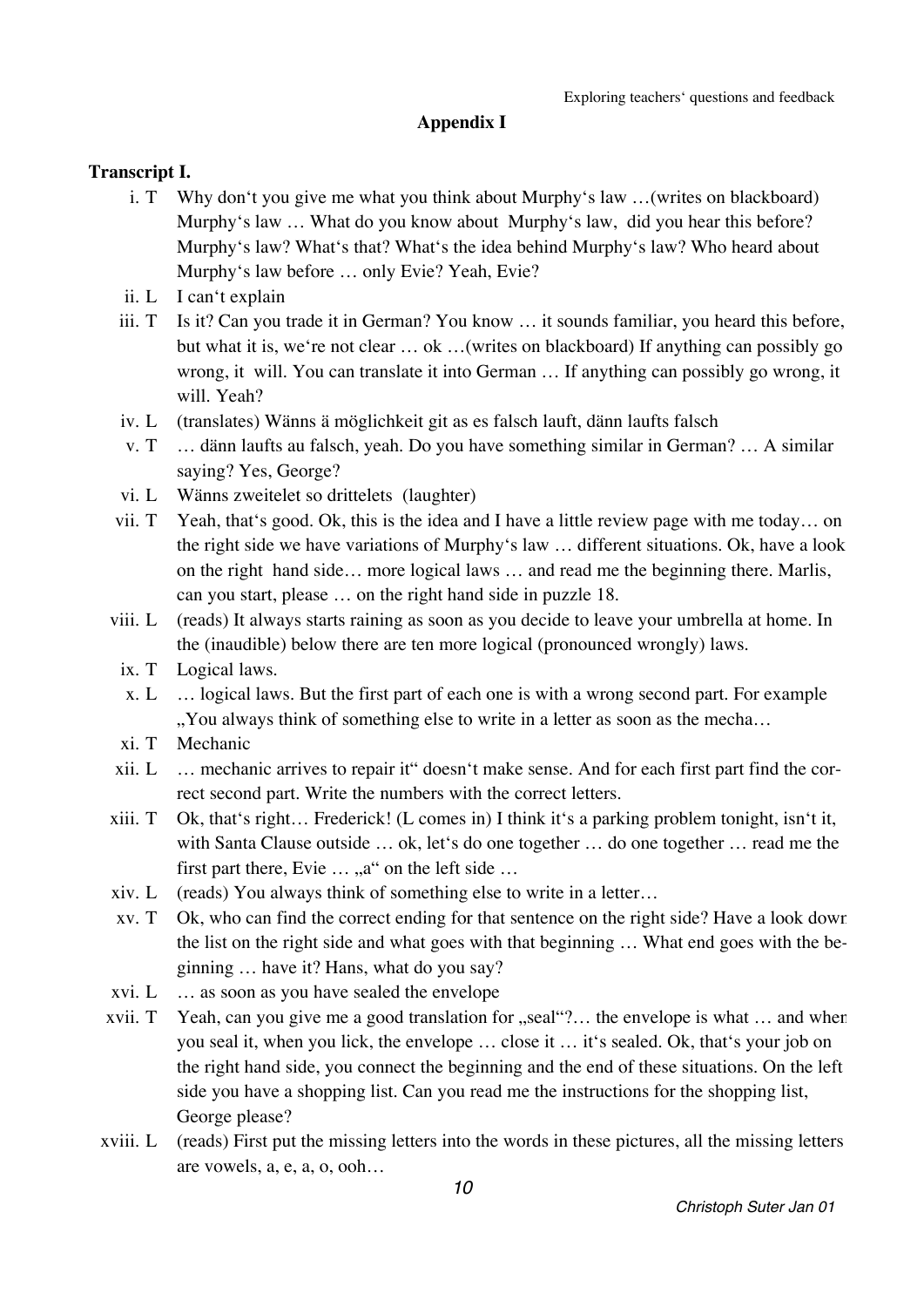- xix. T u, yeah, a, e, i, o and u. Who can find me one in that group that you can complete? We're missing only the vowels … yeah? Can you find one, George?
- xx. L Ink
- xxi. T Ink. So we're missing an…
- xxii. L i
- xxiii. T An i, right. All right, now we go to the bottom half on the left side … the bottom half of the left side... and Walti read me that part in the box, it starts  $n$ , those ten words"
- xxiv. L (reads) Those ten words are in this shopping list, but they are hidden because the list has been folded in half.
- xxv. T Folded in half, can you show me that? Folded … yeah … folded in half … and the box on the right side … just to the right of that … right …
- xxvi. L (reads) Write the complete shopping list here.
- xxvii. T Ok, so we have ink, George said correctly number one is ink, and when we look at the shopping … oops… on the left side … what is the correct container for the ink? A carton, a tube, a tin, a bottle, a jar etcetera … yeah?
- xxviii. L I think a bottle of ink.
- xxix. T That's right, so you write a bottle of, and on the right side you enter ink. Ok? All right, so find a nice partner … ( pair work is organised)

## **Transcript analysis: Transcript I.**

- i. The lesson's opening question is a referential one never to be answered neither by the learners nor the teacher herself. First of all, it is interesting to see how the question is modified from a divergent referential question to a convergent display question. In addition to this, the recording shows that the wait time between the modified questions is less than one second, a factor which can not be discussed furthermore in this paper, but has also been recognised as an important one to language teaching (Chaudron 1988, 127 and Nunan 1991, 193). Hence, the T apparently reacts to non-verbal signals given by the learners.
- ii. L picks neither the first nor the last from the T's series of questions to answer but one from the middle: "What's (the idea behind) Murphy's law?" A display question.
- iii. T now insists on the question the L reacted on, writes the answer on the blackboard and asks for translation.
- iv. L translates into Swiss German Dialect<sup>3</sup>
- v. Referential question
- vi. This answer surprises the T as well as the other Ls (and myself)
- ix. Correlates with T's feedback policy.
- xv. display question
- xvi. L reads the answer from the worksheet
- xvii. As in i. the T's question is not answered and she reacts to non-verbal answers. The end of this utterance is of course a direction in question form.
- xix. Correlates with T's feedback policy: T repeats wrong pronunciation correctly. Followed by a display question.

<sup>&</sup>lt;sup>3</sup> Standard German: Wenn es eine Möglichkeit gibt, dass es falsch läuft, dann läuft es falsch.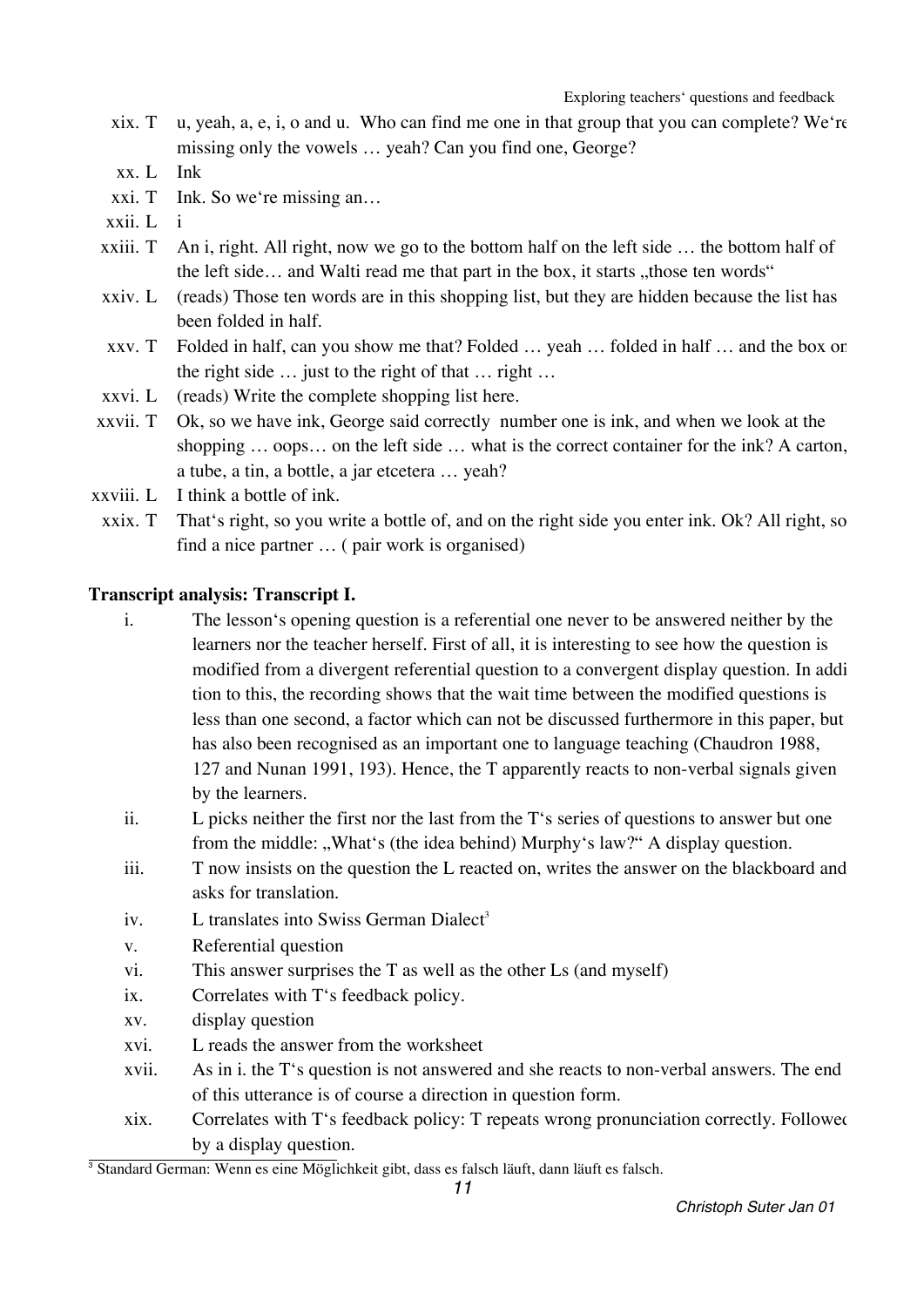- xx. One word is enough to answer the display question
- xxi. Another display question …
- xxii. … to be answered this time only by one letter.
- xv. A display question. This time, the T herself asks for non-verbal signs to make sure the L has understood.
- xvii. Another display question

## **Appendix II**

#### **Transcript II.**

- i. T Who snores in here? Who snores? Anybody?
- ii. L I don't know…
- iii. T You never had any complaints at home? Nobody snores? Do you snore, Frederick?
- iv. L Yes, I snore.
- v. T Do you snore?
- vi. L Yes.
- vii. T Yeah? Ok. Do you snore, George?
- viii. L I never heard me.
	- ix. T Walti, you?
	- x. L Er, seldom.
	- xi. T Seldom.
- xii. L When I lie in a … in a special, er, position then it could be I snore.
- xiii. T Do you know what the position is, when…?
- xiv. L Yeah, on the, er, when I'm on the back and the … and the head a little bit, er…
- xv. T (laughs) What? What's your head? Your head's up? What's your head doing up?
- xvi. L With, er, with the pillow… with the pillow and the pillow…(laughter) the pillow not in the correct position.
- xvii. T Your head is … is like this only your lying on your back
- xviii. L Like this, yeah.
- xix. T It's a surprise you can breathe … without snoring. Ok. It's very special. Do you snore Louis?
- xx. L I don't believe but my wife she say I do
- xxi. T She says you do, yeah. Ok. I'm only asking the men, I assume no… no woman snores. Do you, Hans, do you snore?
- xxii. L No.
- xxiii. T No. For sure not.
- xxiv. L Yeah. No.
- xxv. T For sure not. Are you…
- xxvi. L I'm sure.
- xxvii. T Does anybody have an answer for snoring? Do you have a trick to stop a person from snoring?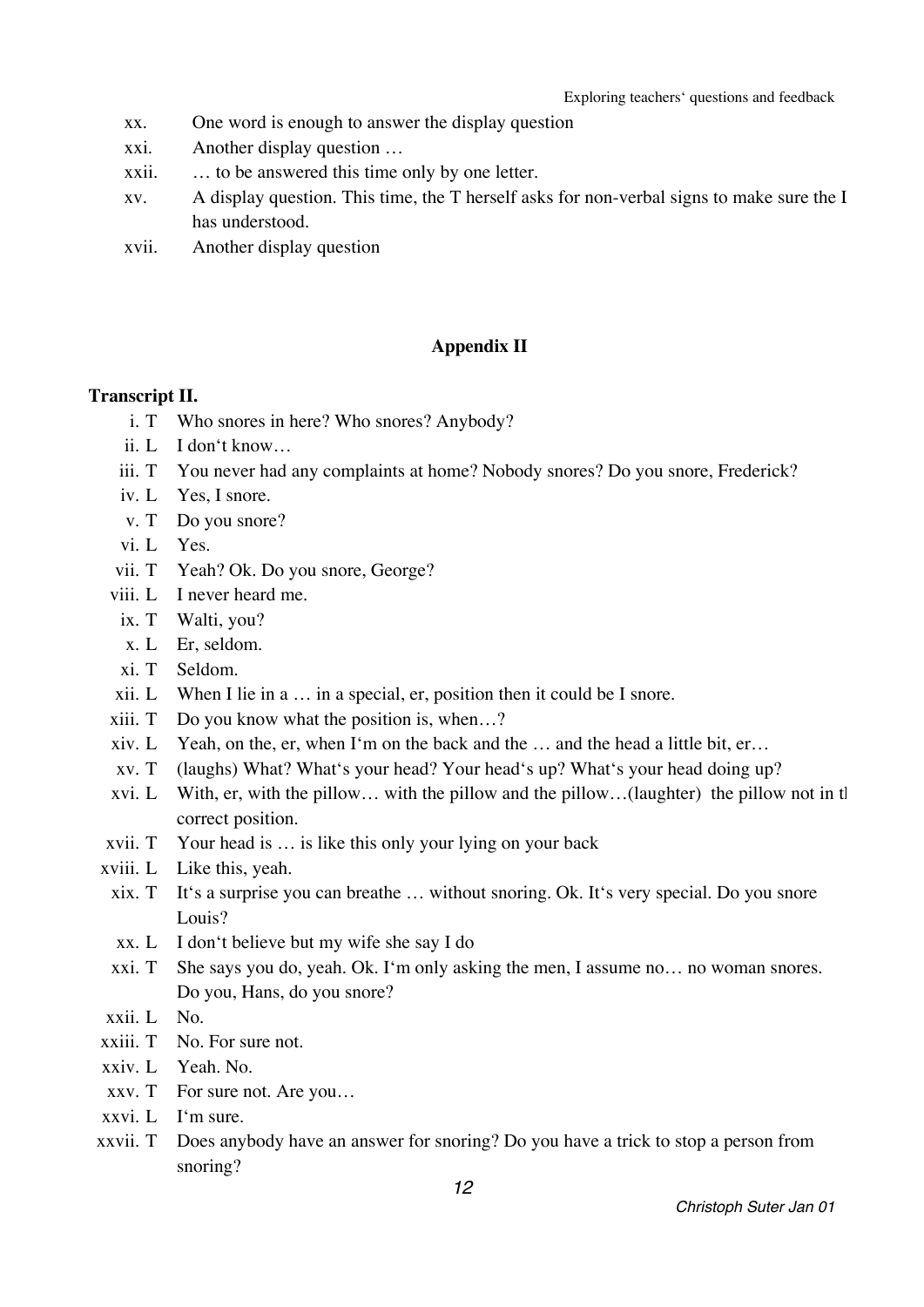- xxviii. L (clicks his tongue twice)
	- xxix. T Yeah, what does this do, Frederick? I heard this the first time this year. (clicks her tongue several times)
	- xxx.  $L$  I don't... I don't now (sic) ...
	- $xxxi$ . T The reason behind  $\ldots$
- xxxii. L Because, er, but it work…
- xxxiii. T Mm hm, mm hm.

## **Transcript analysis: Transcript II.**

- i. A referential question, although a convergent one.
- iii. A rhetorical question followed by the same question as in i.
- viii. An interesting effect: the L does not seem to want to answer the same question with a simple yes or no, hence the answer becomes more complex.
- ix. to xix. The very same question generates here real communication between the  $T$  and a  $L$  who successfully explains an apparently rather complicated matter. According to the feedback policy mentioned above, the teacher does not correct the L's language errors.
- xxi. Correlates with T's feedback policy.
- xxii. This L answers in the simplest possible way. I suppose the potential of the T's initial question may now have been exhausted.
- xxvii. This referential question is modified in an interesting way: The second version contains three words that exist in the L's L1 as well (trick, stop, person), a sign of the important role the native language plays in foreign language learning as pointed out by Swan (1985).
- xxviii. to xxxiii. The T's feedback policy is illustrated once more: She shows no reaction to the learner's difficulties in pronouncing and formulating but tries to keep the communication flowing.